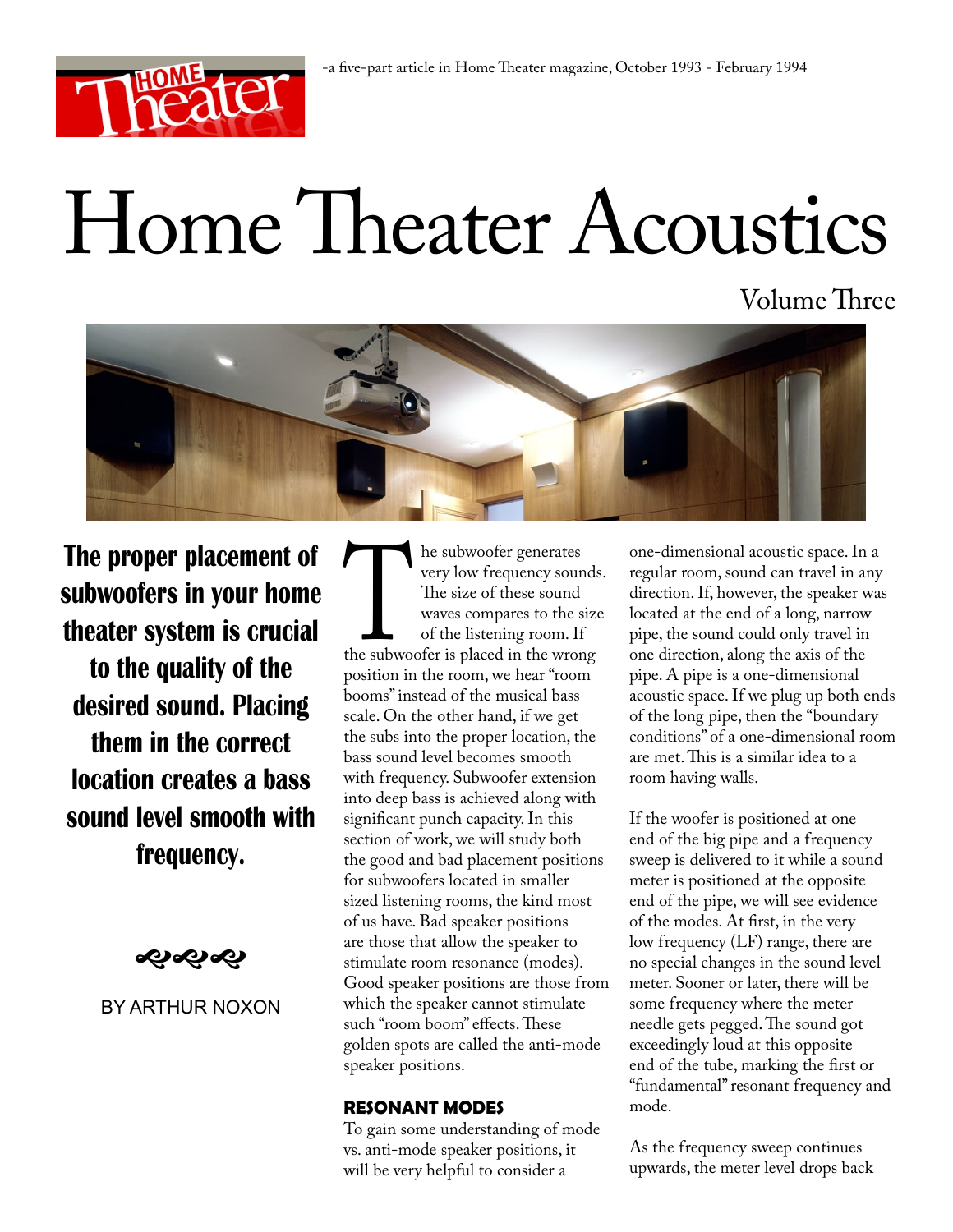

to normal for a while, but finally peaks again. This next frequency marks the second resonance mode and is called the first partial or first harmonic. Curiously, the frequency of this second resonance is exactly twice that of the first resonance. We go up some more, only to find another resonance, the third resonance or second partial which is exactly three times the fundamental resonance frequency. This harmonic. Series goes on and on with this same pattern.

Needless to say, if we moved the speaker to the opposite end of the pipe, exactly the same harmonic series would be developed. However, if the speaker were moved to the exact middle of the pipe, the first resonance would not



sound out. Nor would the third resonance, the fifth, and so on. Odd numbered resonances cannot be stimulated in a closed pipe when the speaker is located in the middle of the pipe. From the middle of the pipe the speaker can only stimulate half of the total number of resonances available to the pipe, the even numbered resonances.

This position dependent selectivity does not stop with the ends or middle of the pipe. Move the speaker to a position one third from either end or, presto, only the third, sixth, ninth, and so on harmonics can be stimulated. Then we move to a position one quarter of the pipe length from either end and are not surprised to find only the fourth, eighth, twelfth, and so on harmonics. And next the fifth ... and so on.

The reason for harmonic selectivity is not in magic numbers, or any other form of audio voodoo. It's more like simple physics, otherwise known as the nature of things. A play set swing can provide a good example for this effect. As children, most of us learned to "pump the swing" by coordinating our leg/ body action with the position, more accurately, the phase of the swing's position. It's all in the timing and it is pretty hard to explain, so we

teach by showing. Monkey see, monkey do. If we can get the timing right, up we go, almost like magic.

The swing system is a resonant system and a pipe filled with air is also a resonant system. Applying the right kind of force at the right place and time can pump either up. In a closed pipe, which has been stimulated into its first resonance condition, we will find that the sound is very loud at either end of the pipe and very quiet at the halfway point, the middle. These loud areas are called sound "pressure zones"; and, if the speaker is located in either of these pressure zones, it efficiently couples to and can pump

> up the resonant condition. Conversely, if it is not so located, it can't pump.

The second harmonic of a closed pipe has three pressure zones, one at either end and one in the middle. If we located the speaker in any three of these pressure zones, we can stimulate the second harmonic. However, if we locate the speaker in the middle pressure zone, we cannot stimulate the first resonance but we can still stimulate the second one. Once the understanding of these variables has been made clear, it becomes easy to expect what will happen if a speaker is located in any particular location.

It seems that no matter where a speaker might be located in a closed pipe, one resonant harmonic series or another will become stimulated. However, subwoofers are always rolled off just below the beginning of the vocal range, about 85 Hz. This means that the subwoofer cannot stimulate resonances above the roll off frequency. Now, if the first resonance is 25 Hz, the second will be 50 Hz, and the third 75 Hz. The fourth resonance will be at 100 Hz.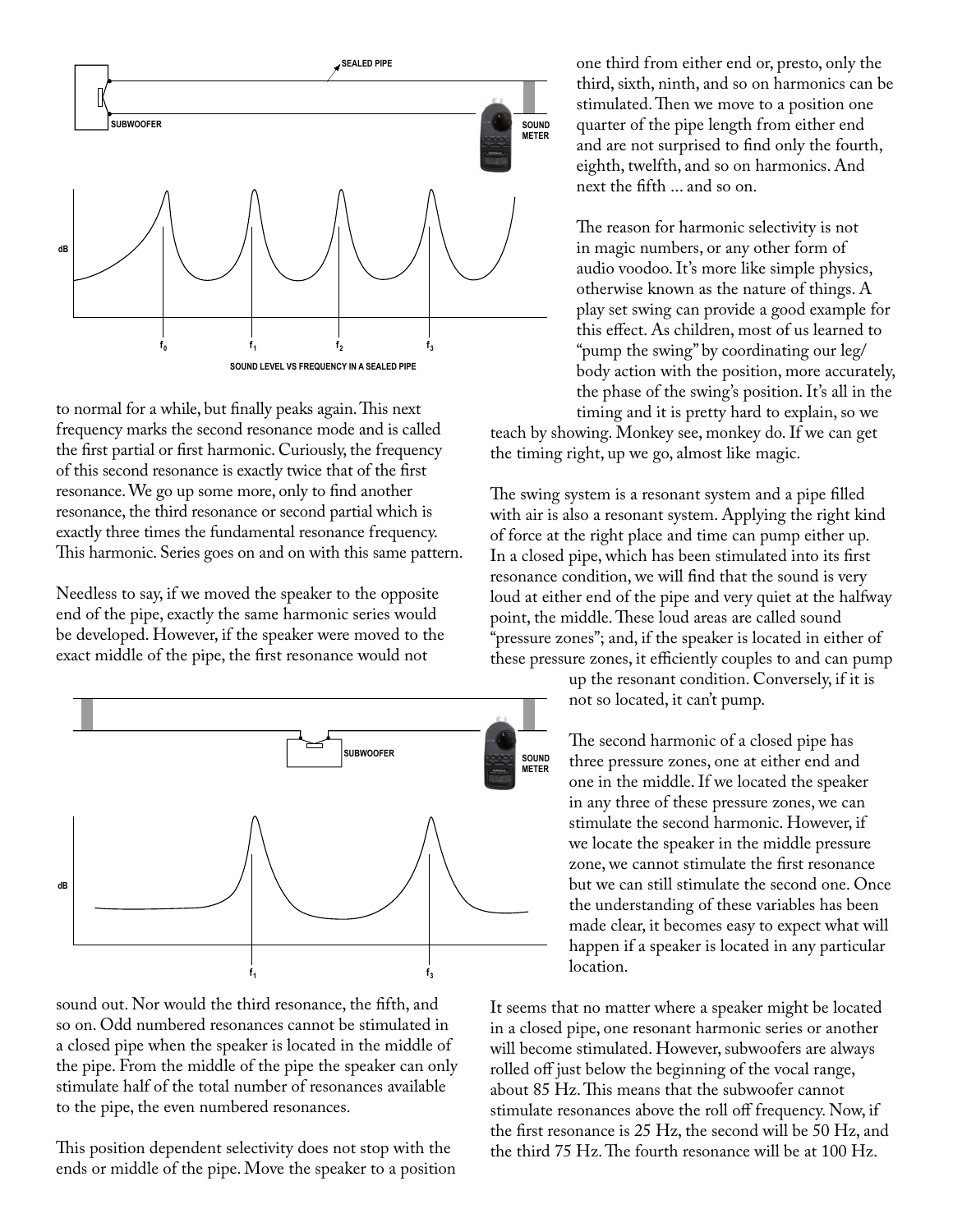

The fourth resonance and all of those higher than it are above the 85 Hz roll off frequency of the subwoofer. This means that the speaker need only be positioned so that it doesn't stimulate the first, second, or third resonances. The speaker has to be located somewhere, but not at either end, not at the middle, and definitely not at the third waypoints.

### 0 35 50 67 100%

There is another factor that limits the remaining options for speaker placement. The pressure zone is not a pinpointsized space; it spreads out. If the speaker is located near enough to the center of the pressure zone, the resonance can still be stimulated. A pressure zone effectively extends about one quarter of the distance between adjacent pressure zones and the speaker should not be located inside the effective pressure zone space. For all practical purposes, the speaker should be located 25 percent away from the end of the pipe to best avoid stimulating any of its first three harmonics. There is no location towards the middle of thepipe that suits a subwoofer position, as the pressure zones there are overlapping.

A listening room can be approximated as if composed of three intersecting pipes. These pipes would lie along the three room axes -- front to back, side to side, and floor to ceiling. This means that the subwoofer location for best,

non-resonant playback will be about one-quarter of the ceiling height off the floor, one-quarter the width of the room off the side walls, and one-quarter the room length off the front or back wall. When discussing speaker location, it is only the dimensions to the center of the driver cone that count. The location of the edge of the box really doesn't matter.

No computer program is needed to properly position the subwoofer in a room; a tape measure is your only investment. Note also that the currently popular "rule of thirds" placement formula is not consistent with the understanding of an aresonant speaker placement. This over publicized "rule of thirds" would only be applicable if the subwoofer roll off was set so that the speaker did not play the third harmonic.

The concepts of subwoofer placement have by now been well developed and now some practical applications can be considered. Two things need to be shown - the roll off frequency of the subwoofer and the first resonance frequency of each pipe axis of the room. Typical roll off is set at 85 Hz.

The shortest dimension of a room is the floor to ceiling distance. If this dimension is eight feet, the first vertical resonance occurs at:  $1130/2x8 = 70.6$ Hz. The second at 141 Hz is well above roll off and









**hode** speaker positions for only 1st harmonic mode reso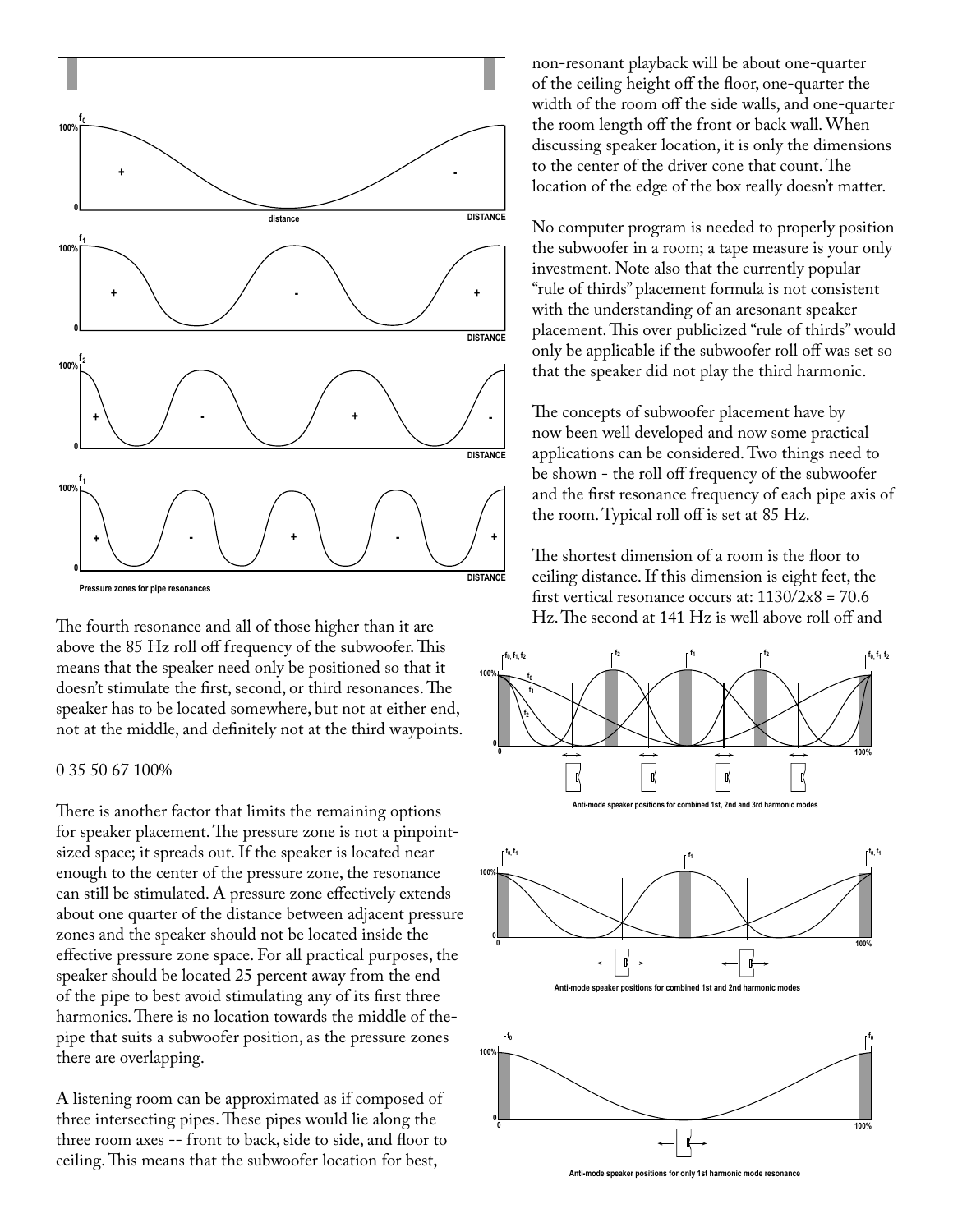can be ignored as well as any higher partials. The vertical position range for aharmonic playback will be to locate the subwoofer anywhere in the middle half of the room, keeping it at least two feet away from either he floor or ceiling.



The next shortest distance in a room is the width, typically about 15 feet. The first resonance for this is  $1130/2x15 =$ 37.7 Hz. The second is twice that at 75.4 Hz and the third is three times that or 113.1 Hz. The second harmonic is within the subwoofer range but not the third. The sub has to be placed more than 25 percent away from the wall because of the first harmonic, but not in the central oneeighth width of the room due to the second harmonic. The sub can be located anywhere between three-quarters and 6-3/4 feet from the side wall. Lastly, the length of a room might easily be 21 feet long. The first resonance for this would be  $1130/2x21 = 26.9$  Hz. The second is 53.8 Hz and the third is 80.7 Hz. The fourth at 107.6 Hz md above are all well above the roll off frequency and can be ignored. For the length of the room, the sub position should be onequarter of the room length or five feet off either end wall.

So, a room 8 feet by 15 feet by 20 feet will have the smoothest bass if the piston of the subwoofer is located two to six feet off the floor, between 3-3/4 and 6-3/4 feet off the side walls, and five feet off the end wall. This is true as far as avoiding strong coupling of the speaker to the room modes, but there is more than modes to worry about as far as speaker smoothness is concerned.

## **SOUND CANCELLATION**

Incidentally, these silent areas located between the pressure zones deserve a little attention as well. They are "cancel zones" because sound is cancelled at these locations. Sound

cancellation is being used a little more often these days, particularly with industrial noise control applications. Sound cancellation seems to possess a form of sci-fi lure for some people. The idea of beaming "anti-sound" waves to quiet freeway noise is one of the more popular of these

energy-out-of-water type schemes. To the literal reader, words create reality. But to the engineer and scientist, reality exists independently from words. Just because someone can dream up a sentence that seems to make sense doesn't mean that it physically does make sense.

Normally, sound cancellation applications remain limited to the control of sound in pipes. For example, if we take a closed pipe that contains a harmonic condition and drill a hole into the pipe, we will get varied results, which depend on where the hole is located. For the first harmonic, with a pressure zone at either end and a cancel zone at the middle, we can drill a hole into the pressure zone at either end and kill the resonance. But, if we drill through the wall of the cancel zone, there is absolutely no change in the resonant condition. A hole in either pressure zone allows pressure energy to leak out. But there is no pressure energy in a cancel zone, so a hole that leaks pressure doesn't affect anything.

This is not news -- the ancients knew about it. The flute and clarinet type instruments use this open/closed hole effect to select pipe resonances, heard by us as notes. Let's consider what can happen if the closed pipe is engaged with its second harmonic. There are three pressure zones and two cancel zones. A hole could be drilled through the pipe wall at each cancel zone and not affect the existence of the resonance. Now we have made a closed pipe into an open pipe; and, if we blow air into one hole, it will come out the other hole. We have discovered a pathway to conduct air through a pipe filled with sound without having any of the sound leak out.

With industrial sound canceling, the tonal sounds of a blower that moves air in a closed duct can be cancelled at an air outlet. One can use either this standing wave pipe process or a speaker/microphone/computer system to create this same sound canceling effect at the opening of the pipe. Although the sound at the opening can be cancelled, the sound elsewhere in the pipe is very loud. If two forces are applied equal and opposite, there is no force imbalance, hence no movement. That doesn't, however, mean there is no stress on the material. There is twice as much stress to the material than if only one force was applied.

So it is with sound. If two sounds are applied equal and opposite, there is no sound at some point, but that doesn't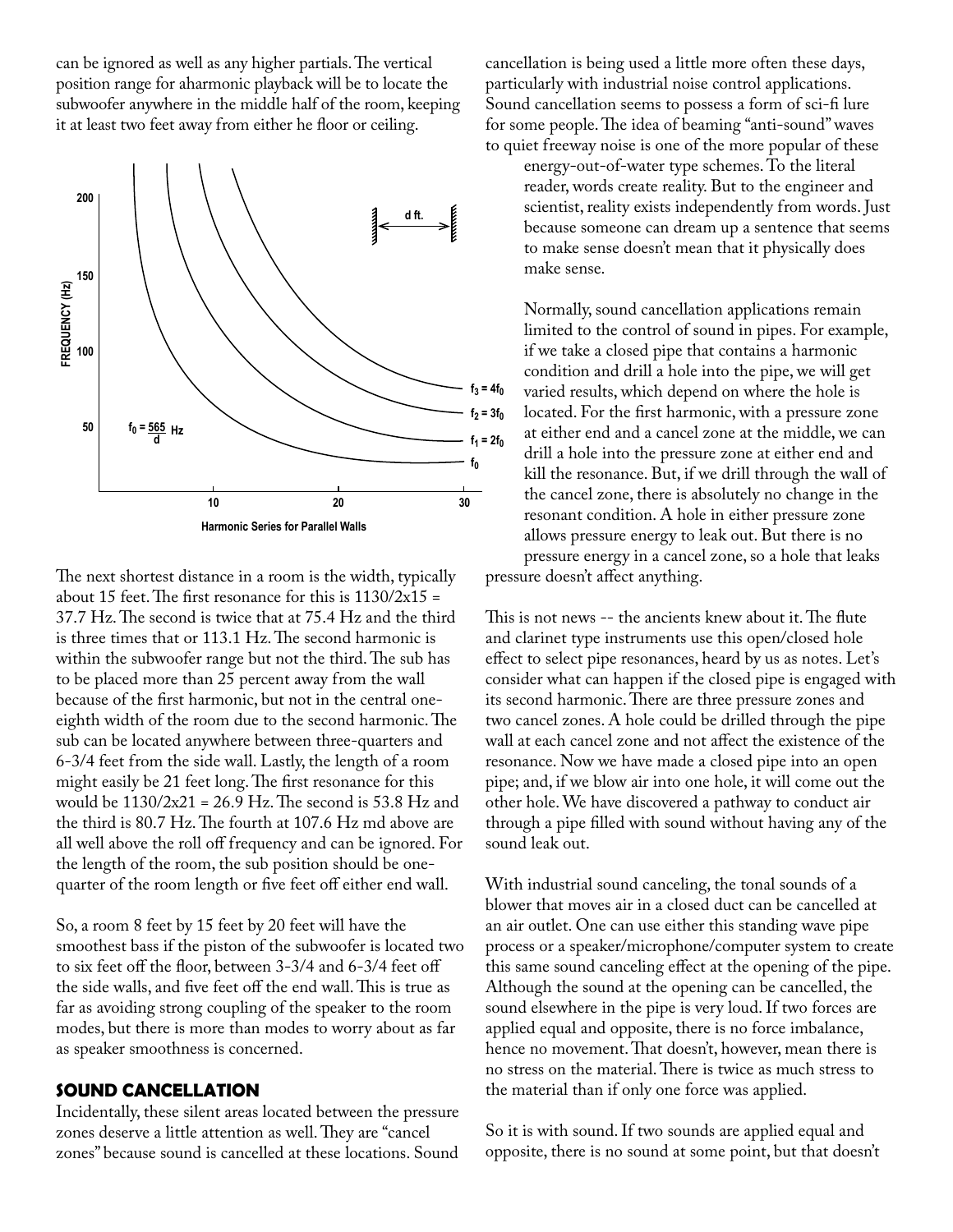

**Anti-mode Subwoofer Positioning**

mean there is no stress on the material. There is, in fact, twice as much stress in the material than if only one sound had been applied. If we move away from the point where there is no sound, we'll find twice as much sound everywhere else. That's the point. Sound cancellation doesn't mean sound energy cancellation. The energy is still there. In fact, it has become twice as strong. Just because we can't hear it at one location only means we will hear it twice as loud at another.

This brings to mind freeway noise cancellation and many other sound cancellation schemes. The real rule for sound cancellation engineering is that if we arrange to not hear sound in one place, then to someone else it has become twice as loud. We always have to watch out where that loud zone has become located. If it is onto our neighbor's property, we might get sued. Sound is energy. We also know that energy plus energy equals more energy, not less. We can steer sound around somewhat by adding more sound, but we can't simply erase sound with "anti-sound" waves. Except, of course, in the imaginations of those who read and write sci-fi stories.

Under certain conditions, a speaker can cancel its own sound. Consider what happens when a positive part of a sound wave meets a negative part of the same sound wave. We have sound cancellation. When a speaker is near a

wall, sound from the speaker expands out from the speaker, impacts the wall, and rebounds back toward the speaker. At some certain frequency, the timing of the rebound wave will be exactly one-half a period of the tone.

The period of a wave is exactly the time it takes for one cycle to occur. Middle C of the musical scale has the frequency of 256 Hz. That means the period takes 1/256 second to occur. A half period for 256 Hz would be 1/512 second. If sound could go from the speaker to a reflecting surface and back to the speaker in 1/512 second, the positive of the reflected wave would mix with the half-period-later negative of the wave at the speaker face and there would occur sound cancellation. The round trip distance covered would have to be 1130xl/512 =2.2 feet. A wall located 1.1 feet away from the speaker could reflect sound back to the speaker and create this self-cancellation effect.

A single bounce is bad enough, sometimes creating a three to four dB reduction speaker output at and around the self- cancel frequency. But to have two walls reflecting waves back to the speaker at the same time is nearly intolerable. Whenever we have a speaker near a corner,

there results three wall reflections, three corner reflections, and one tricorner reflection. In order to keep the selfcance11ing effect to a minimum, every one of these round trip distances should be as different from one another as possible. The most obvious setup is to keep the distances the three walls as different as possible.

### **ANTI-MODE, ANTI-CANCEL SUB SETUP**

For our example room, the distance off the end wall had to be five feet. The distance off the side wall could also have been set up at five feet. We could have had two, tenfoot round trip waves impacting the speaker with a time delay of  $10/1130 = 1/113$  second. This would create the self-cancel effect to occur for a frequency whose period is twice that time or  $2 \times 1/113 = 1/56$  second. This would be the frequency of 56 Hz which is well below the 85 Hz roll off frequency of the subwoofer. A better choice for the subwoofer position might be 2-1/5 feet up, 3-3/4 feet out from the side wall, and five feet off the end wall.

A graph can be used to help with this latest decision whenever there is a range of speaker positions available. For any axis in which the third harmonic is engaged, the speaker position is fixed at 25 percent. There is flexibility in speaker position for any axis that only engages the first or second harmonic. Outside of keeping the three dimensions